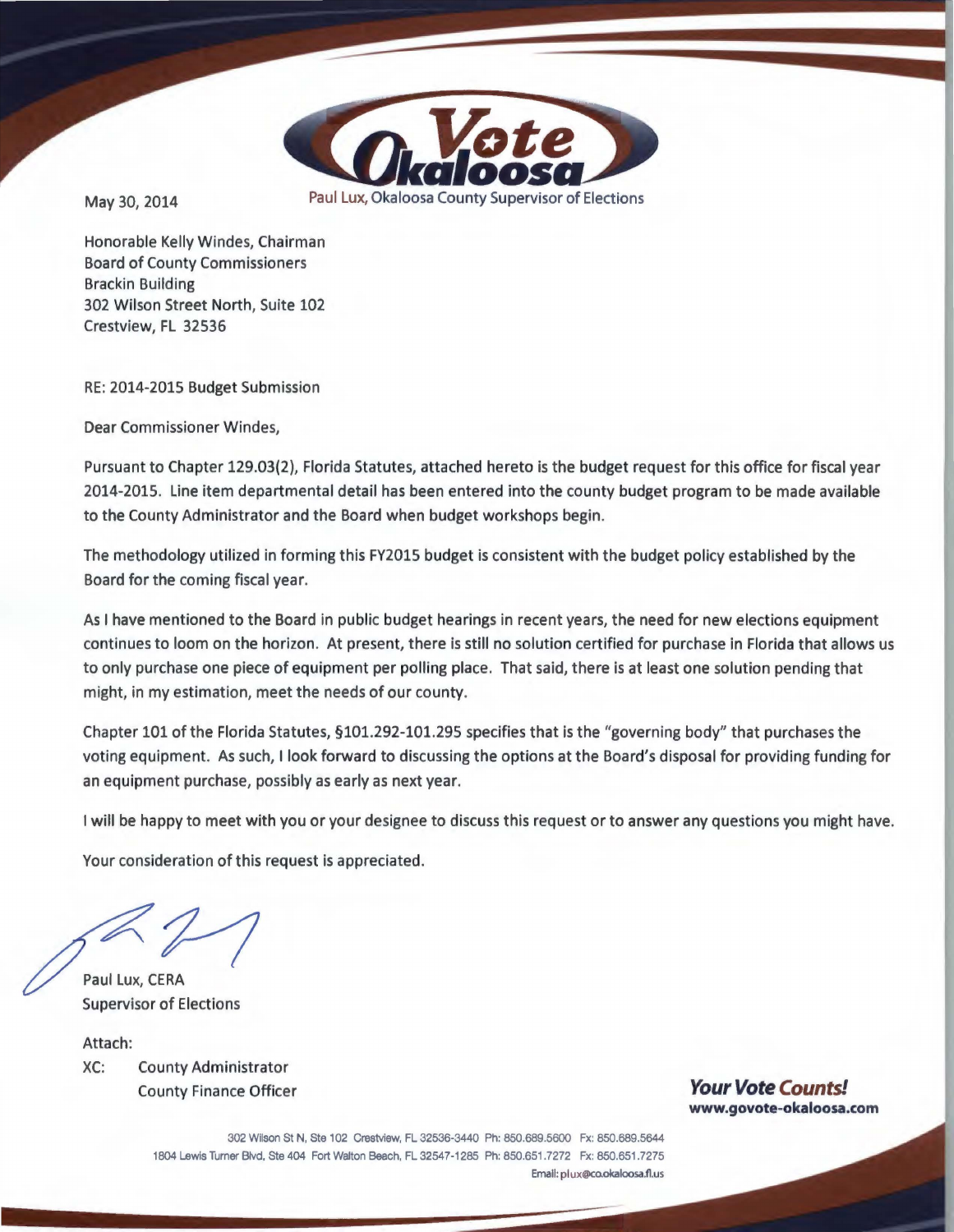| Account | Title                               | 2nd Prior Year<br>Actual | 1st Prior Year<br>Actual | <b>Current Year</b><br>Original Budget | <b>Current Year</b><br>6 mos Actual | Base<br>Request | $+/-$       | $\%$<br>$+/-$ |
|---------|-------------------------------------|--------------------------|--------------------------|----------------------------------------|-------------------------------------|-----------------|-------------|---------------|
| 011     | <b>SUPERVISOR OF ELECTIONS - GF</b> |                          |                          |                                        |                                     |                 |             |               |
| 0185R   | <b>SOE REVENUE - GF</b>             |                          |                          |                                        |                                     |                 |             |               |
|         | 341551 S.O.E. QUALIFYING FEES       | \$0.00                   | \$0.00                   | \$0.00                                 | \$0.00                              | \$100.00        | \$100.00    | <b>NA</b>     |
|         | 341552 S.O.E. MISCELLANEOUS         | \$92.50                  | \$251.72                 | \$200.00                               | \$1.00                              | \$200.00        | \$0.00      | 0.0%          |
|         | 341553 S.O.E. ELECTION SERVICES     | \$3,005.07               | \$48,107.94              | \$18,300.00                            | \$58.25                             | \$32,000.00     | \$13,700.00 | 74.9%         |
|         | 341554 S.O.E. COPIES                | \$16.50                  | \$53.95                  | \$200.00                               | \$1.80                              | \$200.00        | \$0.00      | 0.0%          |
|         | 341555 S.O.E. PAGES                 | \$25.65                  | \$10.00                  | \$50.00                                | \$0.00                              | \$50.00         | \$0.00      | 0.0%          |
|         | 341556 S.O.E. PETITIONS             | \$3,151.60               | \$830.30                 | \$50.00                                | \$886.30                            | \$50.00         | \$0.00      | 0.0%          |
|         | 341557 S.O.E. VOTER LIST (CD/ET)    | \$1,086.50               | \$191.90                 | \$150.00                               | \$110.00                            | \$150.00        | \$0.00      | 0.0%          |
|         | 341558 S.O.E. MAPS                  | \$90.00                  | \$150.00                 | \$20.00                                | \$20.00                             | \$20.00         | \$0.00      | 0.0%          |
|         | 341559 S.O.E. LABELS                | \$25.00                  | \$212.80                 | \$50.00                                | \$0.00                              | \$50.00         | \$0.00      | 0.0%          |
|         | <b>CHARGES FOR SERVICES</b>         | \$7,492.82               | \$49,808.61              | \$19,020.00                            | \$1,077.35                          | \$32,820.00     | \$13,800.00 | 72.6%         |
|         | 361101 INTEREST ON TIME DEPOSITS    | \$1,844.25               | \$224.30                 | \$0.00                                 | \$344.97                            | \$0.00          | \$0.00      | <b>NA</b>     |
|         | 361104 STATE INVESTMENT POOL INT    | \$109.85                 | \$13.39                  | \$0.00                                 | \$52.84                             | \$0.00          | \$0.00      | <b>NA</b>     |
|         | 361400 GAIN OR (LOSS) SALE INVST    | (\$304.39)               | (\$132.57)               | \$0.00                                 | (\$189.03)                          | \$0.00          | \$0.00      | <b>NA</b>     |
|         | <b>MISCELLANEOUS REVENUE</b>        | \$1,649.71               | \$105.12                 | \$0.00                                 | \$208.78                            | \$0.00          | \$0.00      | 0.0%          |
|         | 381001 BUDG TRF-GENERAL FUND        | \$1,540,586.19           | \$1,457,987.53           | \$1,600,966.00                         | \$795,650.00                        | \$1,620,477.00  | \$19,511.00 | 1.2%          |
|         | <b>OTHER SOURCES</b>                | \$1,540,586.19           | \$1,457,987.53           | \$1,600,966.00                         | \$795,650.00                        | \$1,620,477.00  | \$19,511.00 | 1.2%          |
|         | <b>DEPARTMENT TOTAL</b>             | \$1,549,728.72           | \$1,507,901.26           | \$1,619,986.00                         | \$796,936.13                        | \$1,653,297.00  | \$33,311.00 | 2.1%          |

# **Budget Revenue Report - Departments (Requested)** Date: 6/4/2014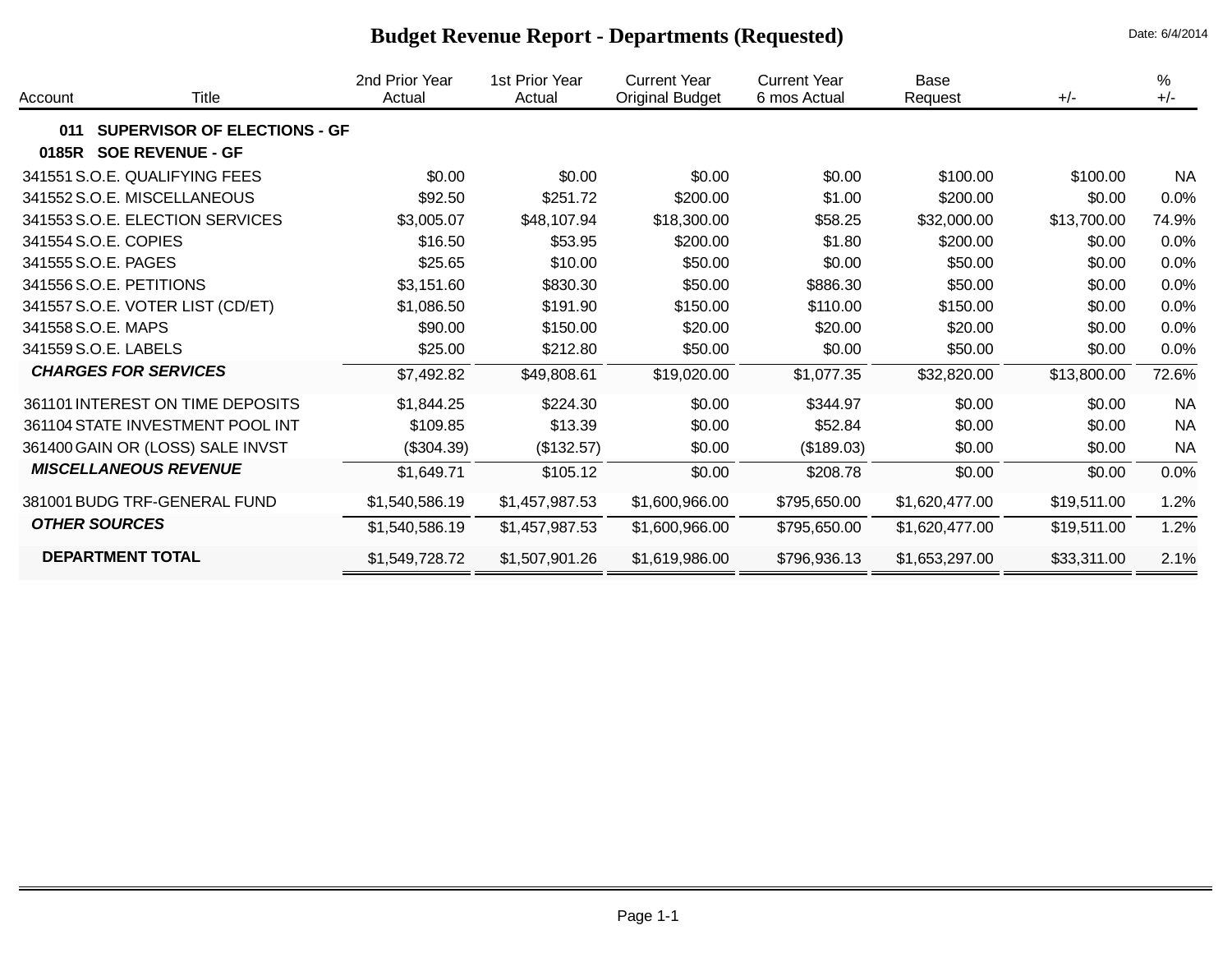# **Department Positions**

| Classification |                                      | <b>Classification Title</b>      | Amount         | #            |
|----------------|--------------------------------------|----------------------------------|----------------|--------------|
| 0185           | 001 GENERAL FUND                     |                                  |                |              |
| 0010           | SUPERVISOR OF ELECTIONS              |                                  | \$109,903.24   | $\mathbf{1}$ |
|                |                                      | <b>ELECTED OFFICIAL SALARIES</b> | \$109,903.24   |              |
| 3281           | ELECTIONS INFO SYS MGR               |                                  | \$65,265.29    | 14           |
| 6110           | <b>COMPUTER TECHNICIAN I</b>         |                                  | \$30,937.04    |              |
| 6191           | CHIEF DEPUTY OF OPS/ADMIN            |                                  | \$63,933.77    |              |
| 6601           | CHIEF DEPUTY OF VOTER REG            |                                  | \$60,542.55    |              |
| 6641           | <b>ELECTIONS SPECIALIST I</b>        |                                  | \$29,439.08    |              |
| 6641           | <b>ELECTIONS SPECIALIST I</b>        |                                  | \$26,859.26    |              |
| 6682           | <b>ELECTIONS SPECIALIST II</b>       |                                  | \$32,102.12    |              |
| 6682           | <b>ELECTIONS SPECIALIST II</b>       |                                  | \$35,035.62    |              |
| 6682           | <b>ELECTIONS SPECIALIST II</b>       |                                  | \$31,810.85    |              |
| 6690           | <b>ELECTIONS OFFICE MGR</b>          |                                  | \$58,878.15    |              |
| 6800           | <b>VOTER EDUCATION/PR COOR</b>       |                                  | \$42,171.74    |              |
| 6845           | <b>CANDIDATE &amp; ABSENTEE COOR</b> |                                  | \$34,702.74    |              |
| 8120           | ELECTIONS WAREHOUSE FMN              |                                  | \$35,951.04    |              |
| 8291           | <b>VOTING MACHINE TECH (FT)</b>      |                                  | \$27,067.31    |              |
|                |                                      | <b>SALARIES/WAGES-FULL-TIME</b>  | \$574,696.56   |              |
| 6642           | ELECTIONS SPEC I (PT)                |                                  | \$24,008.97    |              |
| 8290           | <b>VOTING MACHINE TECH (PT)</b>      |                                  | \$16,416.61    |              |
|                |                                      | <b>SALARIES/WAGES-PART-TIME</b>  | $$40,425.58^2$ |              |
|                |                                      | <b>DEPARTMENT TOTAL</b>          | \$725,025.38   | 17           |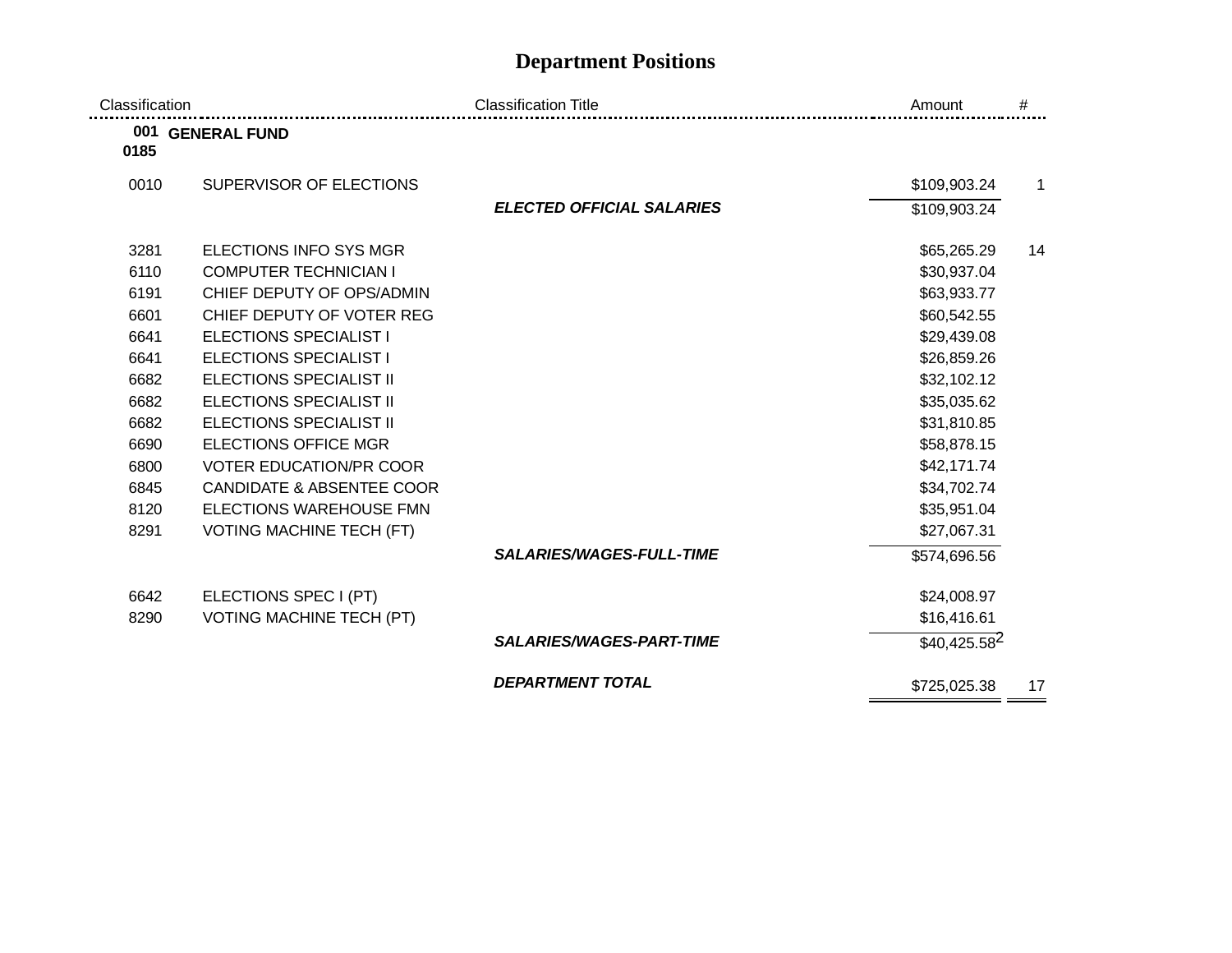## **Budget Expenditure Report - Department (Requested)** Date: 6/4/2014

2nd Prior Year1st Prior Year Current Year Current Year Base New %Account Title Actual Actual Original Budget 6 mos Actual Request Request +/- +/- **011 SUPERVISOR OF ELECTIONS - GF 0185 SUPERVISOR ELECTIONS - GF** 511010 ELECTED OFFICIAL SALARIES \$105,929.02 \$105,434.94 \$105,460.00 \$50,712.36 \$109,903.00 \$0.00 \$4,443.00 4.2% 512010 SALARIES/WAGES-FULL-TIME \$558,733.05 \$563,141.80 \$569,960.00 \$270,669.08 \$574,697.00 \$0.00 \$4,737.00 0.8% 512020 SALARIES/WAGES-PART-TIME \$28,241.88 \$30,978.32 \$33,239.00 \$5,711.94 \$32,271.00 \$0.00 (\$968.00) (2.9%) 514010 OVERTIME \$15,113.85 \$18,835.69 \$7,000.00 \$958.37 \$17,368.00 \$0.00 \$10,368.00 148.1% 521000 FICA TAXES \$51,741.93 \$52,424.63 \$54,748.00 \$24,016.88 \$55,464.00 \$0.00 \$716.00 1.3% 522000 RETIREMENT CONTRIBUTIONS \$40,678.46 \$52,022.30 \$78,944.00 \$36,472.45 \$93,798.00 \$0.00 \$14,854.00 18.8% 523000 LIFE & HEALTH INSURANCE \$92,859.37 \$100,155.96 \$91,530.00 \$45,733.80 \$91,395.00 \$0.00 (\$135.00) (0.1%) 523012 CONTRA L&H INS (REBATE) (\$4,020.00) (\$6,858.00) \$0.00 (\$2,160.00) \$0.00 \$0.00 \$0.00 0.0% 524000 WORKERS' COMPENSATION \$5,682.00 \$6,676.00 \$6,958.00 \$3,480.00 \$6,683.00 \$0.00 (\$275.00) (4.0%) *PERSONNEL SERVICES* \$894,959.56 \$922,811.64 \$947,839.00 \$435,594.88 \$981,579.00 \$0.00 \$33,740.00 3.6% 531001 PS-ATTORNEY-OTHER \$1,853.48 \$1,560.00 \$1,500.00 \$0.00 \$1,500.00 \$0.00 \$0.00 0.0% 531300 PS-HEALTH EXAMS \$0.00 \$0.00 \$200.00 \$0.00 \$200.00 \$0.00 \$0.00 0.0% 534500 CS-PERSONNEL \$0.00 \$0.00 \$500.00 \$0.00 \$500.00 \$0.00 \$0.00 0.0% 534755 CS-AUDIO/VIDEO \$0.00 \$0.00 \$1,500.00 \$0.00 \$4,500.00 \$0.00 \$3,000.00 200.0% 534900 CS-OTHER \$2,439.00 \$1,039.39 \$7,500.00 \$6,408.99 \$7,065.00 \$0.00 (\$435.00) (5.8%) 540001 TRAVEL IN-COUNTY \$64.96 \$306.95 \$1,000.00 \$0.00 \$1,000.00 \$0.00 \$0.00 0.0% 540002 TRAVEL OUT-OF-COUNTY \$1,818.55 \$2,457.44 \$2,734.00 \$998.60 \$2,492.00 \$0.00 (\$242.00) (8.9%) 540005 TRAVEL LODGING EXPENSES \$3,305.76 \$5,396.57 \$6,385.00 \$1,634.73 \$4,535.00 \$0.00 (\$1,850.00) (29.0%) 541010 COMMUNICATIONS SERVICE \$2,143.35 \$1,666.42 \$2,160.00 \$1,203.55 \$2,280.00 \$0.00 \$120.00 5.6% 542001 POSTAGE/FREIGHT CHARGES \$51,654.59 \$29,936.25 \$18,740.00 \$12,297.70 \$20,000.00 \$0.00 \$1,260.00 6.7% 543001 UTILITIES-ELECTRIC \$2,943.42 \$2,864.01 \$1,575.00 \$1,019.78 \$2,400.00 \$0.00 \$825.00 52.4% 544620 R/L-BUILDINGS \$68,734.00 \$68,733.00 \$68,733.00 \$34,368.00 \$70,002.00 \$0.00 \$1,269.00 1.8% 544644 R/L-FLEET VEHICLES \$180.00 \$0.00 \$90.00 \$0.00 \$90.00 \$0.00 \$0.00 0.0% 545990 INSURANCE-OTHER \$15,166.00 \$15,608.00 \$12,139.00 \$8,562.00 \$13,534.00 \$0.00 \$1,395.00 11.5% 546050 RM-OFFICE MACHINES \$0.00 \$0.00 \$300.00 \$0.00 \$300.00 \$0.00 \$0.00 0.0% 546620 RM-FACILITIES \$0.00 \$411.18 \$5,000.00 \$0.00 \$2,000.00 \$0.00 (\$3,000.00) (60.0%) 546640 RM-EQUIPMENT \$8,854.58 \$10,491.70 \$14,230.00 \$13,181.53 \$19,712.00 \$0.00 \$5,482.00 38.5% 546644 RM-VEHICLES-FLEET \$1,634.26 \$1,715.69 \$2,033.00 \$1,169.60 \$2,326.00 \$0.00 \$293.00 14.4% 546900 RM-TECHINCAL SUPT SERVICE \$71,492.37 \$26,951.67 \$34,395.00 \$31,803.23 \$35,067.00 \$0.00 \$672.00 2.0% 547002 PRINTING & BINDING \$2,399.62 \$12,452.02 \$15,167.00 \$2,364.34 \$12,967.00 \$0.00 (\$2,200.00) (14.5%) 549307 PUBLIC RELATIONS \$0.00 \$200.00 \$100.00 \$0.00 \$100.00 \$0.00 \$0.00 0.0% 549900 MISCELLANEOUS CHARGES \$2,576.94 \$4,385.91 \$4,500.00 \$1,000.12 \$4,500.00 \$0.00 \$0.00 0.0% 549901 LEGAL ADVERTISING \$1,742.64 \$1,450.97 \$2,400.00 \$363.21 \$3,060.00 \$0.00 \$660.00 27.5%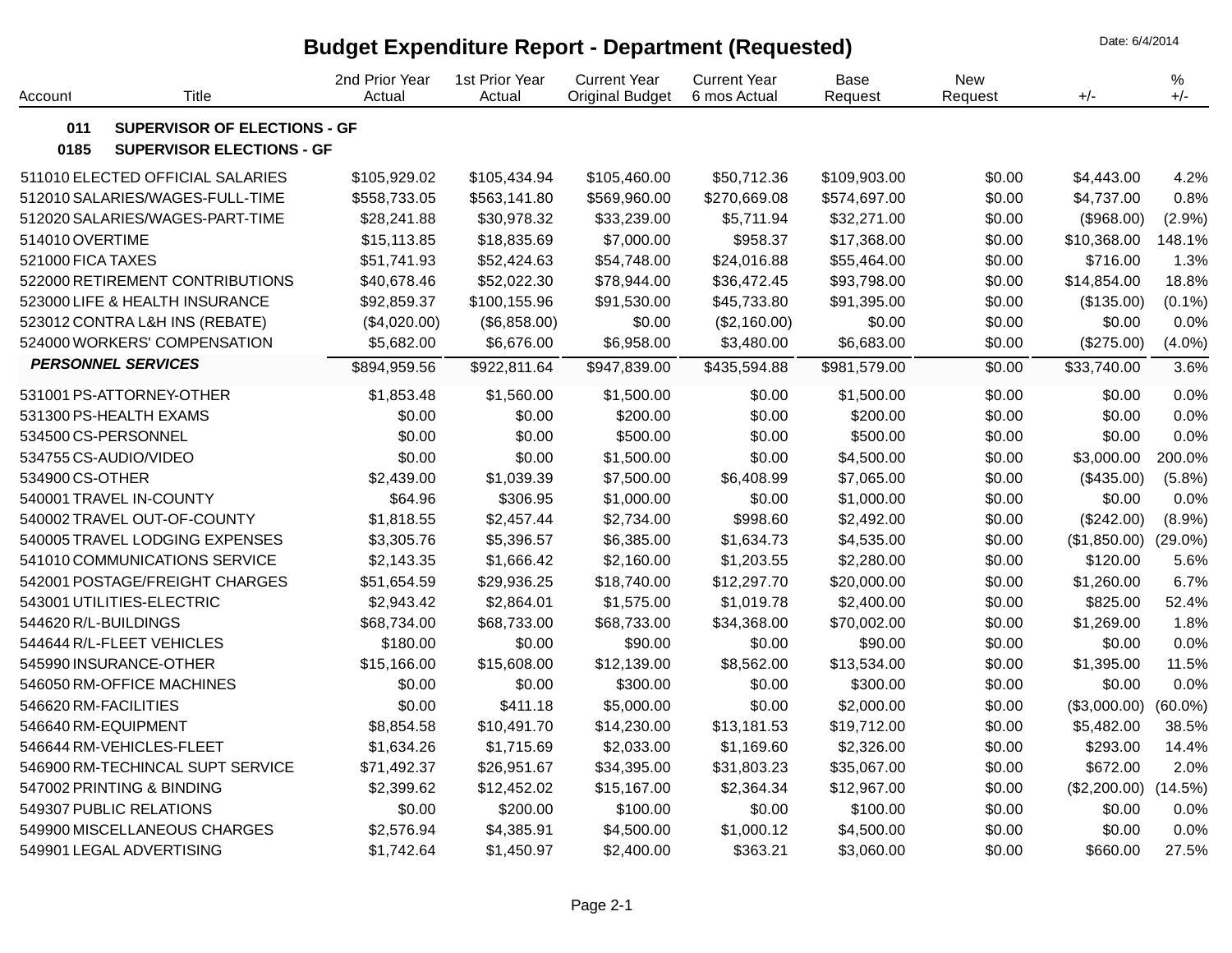# **Budget Expenditure Report - Department (Requested) Budget Expenditure Report - Department (Requested)**

| Title<br>Account                 | 2nd Prior Year<br>Actual | 1st Prior Year<br>Actual | <b>Current Year</b><br><b>Original Budget</b> | <b>Current Year</b><br>6 mos Actual | Base<br>Request | <b>New</b><br>Request | $+/-$                   | %<br>$+/-$ |
|----------------------------------|--------------------------|--------------------------|-----------------------------------------------|-------------------------------------|-----------------|-----------------------|-------------------------|------------|
| 549904 JOB LISTING EXPENSES      | \$0.00                   | \$0.00                   | \$200.00                                      | \$0.00                              | \$200.00        | \$0.00                | \$0.00                  | $0.0\%$    |
| 549905 MOTOR VEHICLE REPORTS     | \$30.00                  | \$0.00                   | \$50.00                                       | \$0.00                              | \$50.00         | \$0.00                | \$0.00                  | $0.0\%$    |
| 549906 BACKGROUND CHECKS         | \$295.00                 | \$0.00                   | \$500.00                                      | \$0.00                              | \$500.00        | \$0.00                | \$0.00                  | $0.0\%$    |
| 551001 OFFICE SUPPLIES           | \$9,419.16               | \$7,511.28               | \$10,525.00                                   | \$3,193.69                          | \$10,525.00     | \$0.00                | \$0.00                  | $0.0\%$    |
| 552010 FLEET FUEL                | \$5,328.50               | \$4,578.80               | \$6,077.00                                    | \$1,286.83                          | \$3,715.00      | \$0.00                | (\$2,362.00)            | (38.9%)    |
| 552500 TOOLS & SMALL IMPLEMENTS  | \$21.48                  | \$137.72                 | \$750.00                                      | \$0.00                              | \$750.00        | \$0.00                | \$0.00                  | $0.0\%$    |
| 552800 COMPUTER SUPPLIES         | \$1,966.35               | \$2,452.59               | \$8,705.00                                    | \$6,995.12                          | \$9,200.00      | \$0.00                | \$495.00                | 5.7%       |
| 552801 COMPUTER SOFTWARE         | \$1,118.97               | \$1,189.96               | \$14,482.00                                   | \$2,839.00                          | \$7,333.00      | \$0.00                | (\$7,149.00)            | $(49.4\%)$ |
| 552990 OTHER SUPPLIES            | \$638.27                 | \$1,745.44               | \$1,472.00                                    | \$264.76                            | \$1,472.00      | \$0.00                | \$0.00                  | $0.0\%$    |
| 554001 BOOK/PUB/SUB/MEMBERSHIPS  | \$4,271.70               | \$5,571.13               | \$6,426.00                                    | \$4,898.32                          | \$6,515.00      | \$0.00                | \$89.00                 | 1.4%       |
| 555001 TRAINING/EDUCATION EXPENS | \$3,971.07               | \$11,927.00              | \$9,695.00                                    | \$805.37                            | \$12,385.00     | \$0.00                | \$2,690.00              | 27.7%      |
| <b>OPERATING EXPENSES</b>        | \$266,064.02             | \$222,741.09             | \$261,763.00                                  | \$136,658.47                        | \$262,775.00    | \$0.00                | \$1,012.00              | 0.4%       |
| 564102 GENERAL GOVERNMENT EQUIP  | \$0.00                   | \$0.00                   | \$3,700.00                                    | \$4,059.00                          | \$4,000.00      | \$0.00                | \$300.00                | 8.1%       |
| 564103 COMPUTER EQUIPMENT        | \$2,047.01               | \$0.00                   | \$17,595.00                                   | \$12,090.40                         | \$0.00          | \$0.00                | $($17,595.00)(100.0\%)$ |            |
| 564104 VEHICLES                  | \$0.00                   | \$0.00                   | \$0.00                                        | \$0.00                              | \$30,000.00     | \$0.00                | \$30,000.00             | $0.0\%$    |
| <b>CAPITAL OUTLAY</b>            | \$2,047.01               | \$0.00                   | \$21,295.00                                   | \$16,149.40                         | \$34,000.00     | \$0.00                | \$12,705.00             | 59.7%      |
| <b>TOTAL DEPARTMENT</b>          | \$1,163,070.59           | \$1,145,552.73           | \$1,230,897.00                                | \$588,402.75                        | \$1,278,354.00  | \$0.00                | \$47,457.00             | 3.9%       |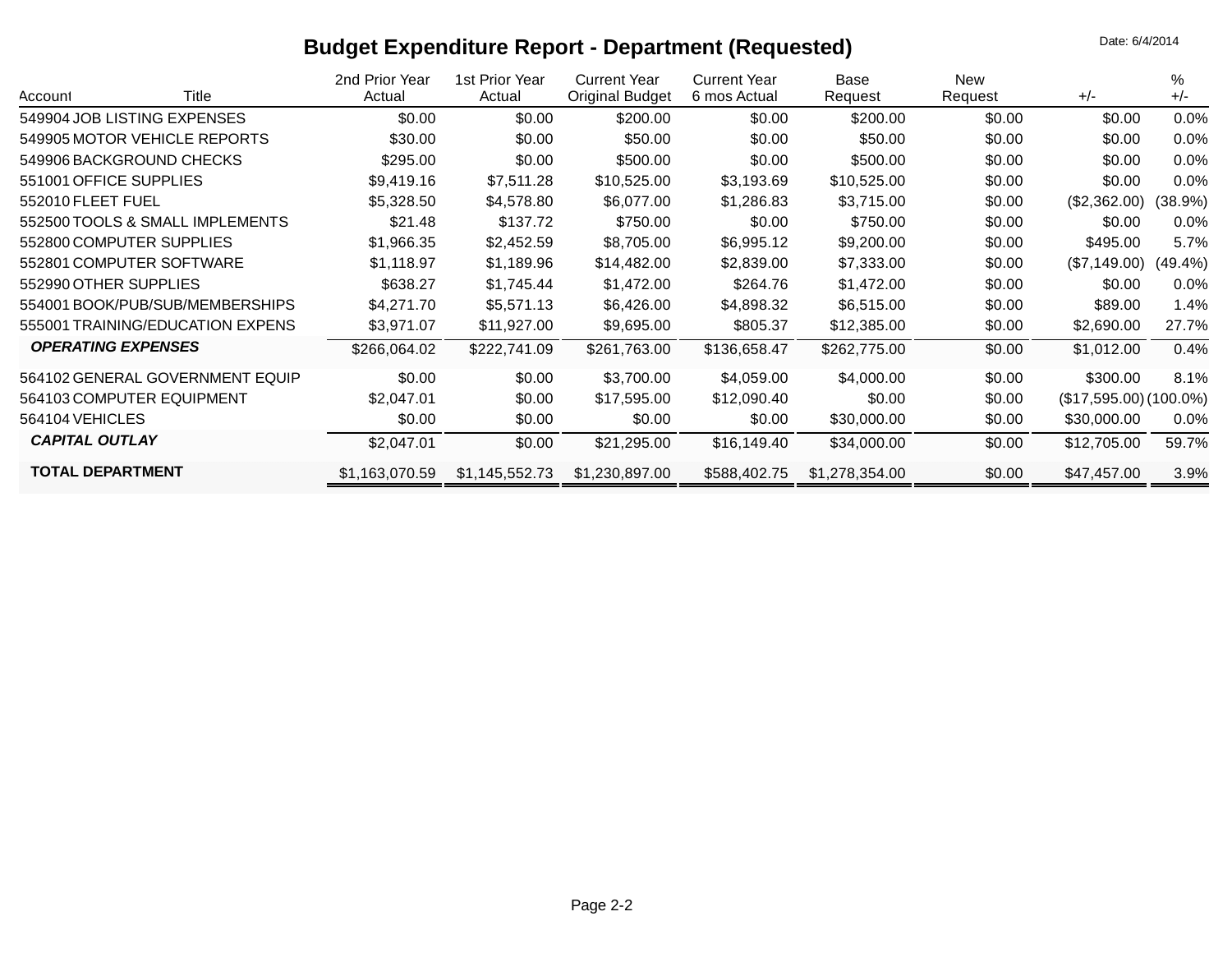#### **Notes**

| Account               | <b>Account Title</b>                                               | <b>Note</b>                                                                                                                                                                                                                                         |                      | Amount                                                                                                     |
|-----------------------|--------------------------------------------------------------------|-----------------------------------------------------------------------------------------------------------------------------------------------------------------------------------------------------------------------------------------------------|----------------------|------------------------------------------------------------------------------------------------------------|
|                       | 011 SUPERVISOR OF ELECTIONS - GF<br>0185 SUPERVISOR ELECTIONS - GF |                                                                                                                                                                                                                                                     |                      |                                                                                                            |
|                       | 523000 LIFE & HEALTH INSURANCE                                     | BCBC 9 X \$9,355<br>STIPEND 6 X \$1,200                                                                                                                                                                                                             |                      | \$84,195.00<br>\$7,200.00                                                                                  |
|                       |                                                                    |                                                                                                                                                                                                                                                     | <b>TOTAL ACCOUNT</b> | \$91,395.00                                                                                                |
| 534500 CS-PERSONNEL   |                                                                    | <b>KELLEY TEMPS</b>                                                                                                                                                                                                                                 |                      | \$500.00                                                                                                   |
|                       |                                                                    |                                                                                                                                                                                                                                                     | <b>TOTAL ACCOUNT</b> | \$500.00                                                                                                   |
| 534755 CS-AUDIO/VIDEO |                                                                    | POLL WORKER TRAINING VIDEO<br>VOTE IN HONOR OF A VET VIDEO                                                                                                                                                                                          |                      | \$1,500.00<br>\$3,000.00                                                                                   |
|                       |                                                                    |                                                                                                                                                                                                                                                     | <b>TOTAL ACCOUNT</b> | \$4,500.00                                                                                                 |
| 534900 CS-OTHER       |                                                                    | OUR MISSION YOUR VOTE WEBSITE<br>WEBSITE UPDATES (GOVOTE OKALOOSA, KIDS VOTE, TEENS VOTE<br>OVERSEAS VOTE FOUNDATION                                                                                                                                |                      | \$1,500.00<br>\$565.00<br>\$5,000.00                                                                       |
|                       |                                                                    |                                                                                                                                                                                                                                                     | <b>TOTAL ACCOUNT</b> | \$7,065.00                                                                                                 |
|                       | 540002 TRAVEL OUT-OF-COUNTY                                        | <b>FSASE SUMMER CONFERENCE</b><br><b>COMMITTEE MEETINGS</b><br><b>REGIONAL WORKSHOPS</b><br>FT. MYERS CERA 2 PEOPLE 4 CLASSES EACH<br><b>FSASE WINTER CONFERENCE</b><br>TAXIS, PARKING, ETC.<br>JEOLC (WASHINGTON DC)<br>DARRELL PER DIEM FOR CLASS | <b>TOTAL ACCOUNT</b> | \$500.00<br>\$200.00<br>\$150.00<br>\$574.00<br>\$100.00<br>\$100.00<br>\$560.00<br>\$308.00<br>\$2,492.00 |
|                       | 540005 TRAVEL LODGING EXPENSES                                     | <b>FSASE SUMMER CONFERENCE</b><br><b>COMMITTEE MEETINGS</b><br>FT MYERS CERA 2 PEOPLE 1 ROOM 7 NIGHTS<br><b>JEOLC</b>                                                                                                                               |                      | \$2,160.00<br>\$800.00<br>\$750.00<br>\$525.00                                                             |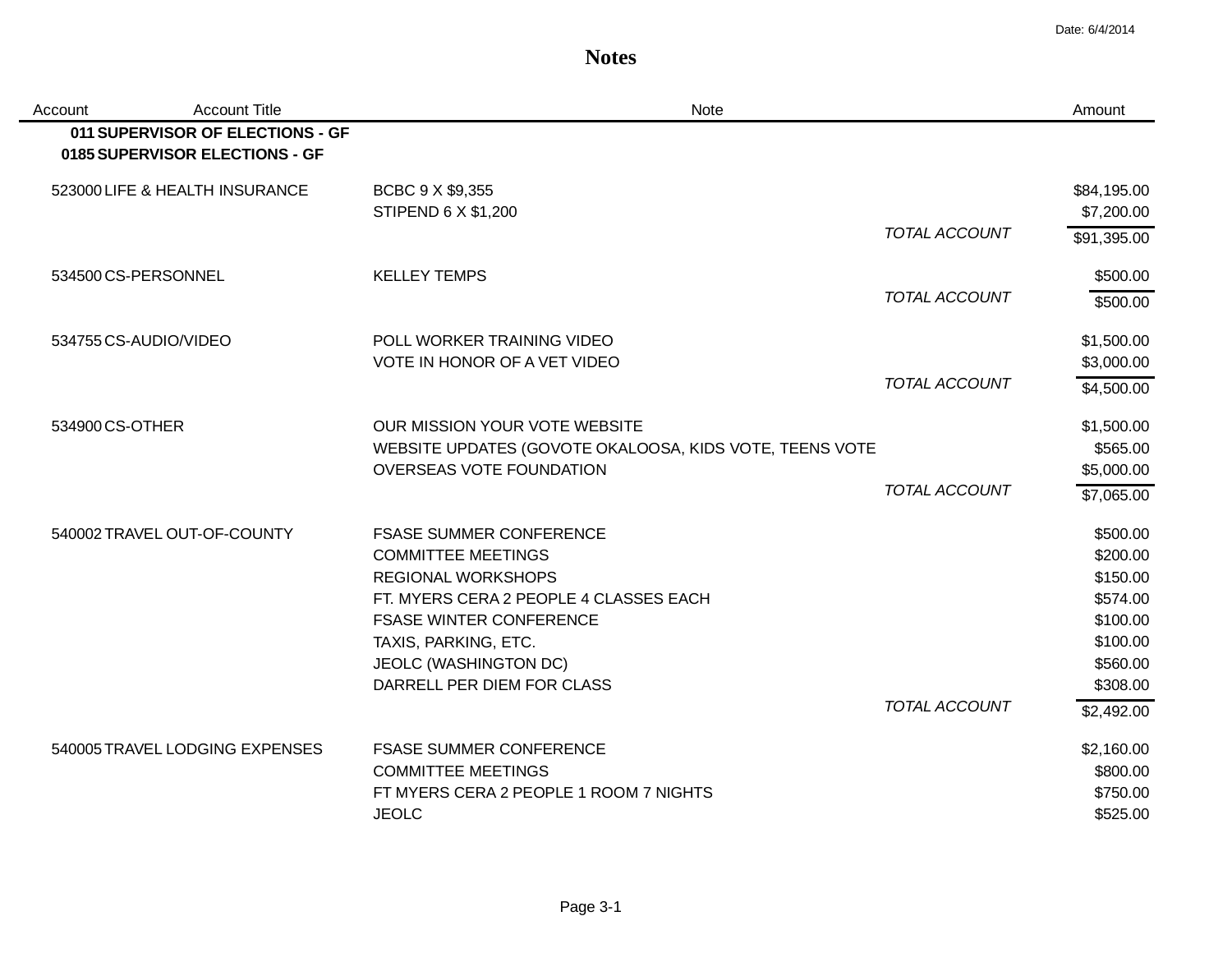### **Notes**

| Account         | <b>Account Title</b>                                               | Note                           | Amount      |
|-----------------|--------------------------------------------------------------------|--------------------------------|-------------|
|                 | 011 SUPERVISOR OF ELECTIONS - GF<br>0185 SUPERVISOR ELECTIONS - GF |                                |             |
|                 | 540005 TRAVEL LODGING EXPENSES                                     | <b>FSASE WINTER CONFERENCE</b> | \$300.00    |
|                 |                                                                    | <b>TOTAL ACCOUNT</b>           | \$4,535.00  |
|                 | 544620 R/L-BUILDINGS                                               | WATER & SEWER BUILDING         | \$70,002.00 |
|                 |                                                                    | <b>TOTAL ACCOUNT</b>           | \$70,002.00 |
|                 | 564102 GENERAL GOVERNMENT EQUIP                                    | <b>TABBER</b>                  | \$4,000.00  |
|                 |                                                                    | TOTAL ACCOUNT                  | \$4,000.00  |
| 564104 VEHICLES |                                                                    | VEHICLE REPLACEMENT FOR FW VAN | \$30,000.00 |
|                 |                                                                    | TOTAL ACCOUNT                  | \$30,000.00 |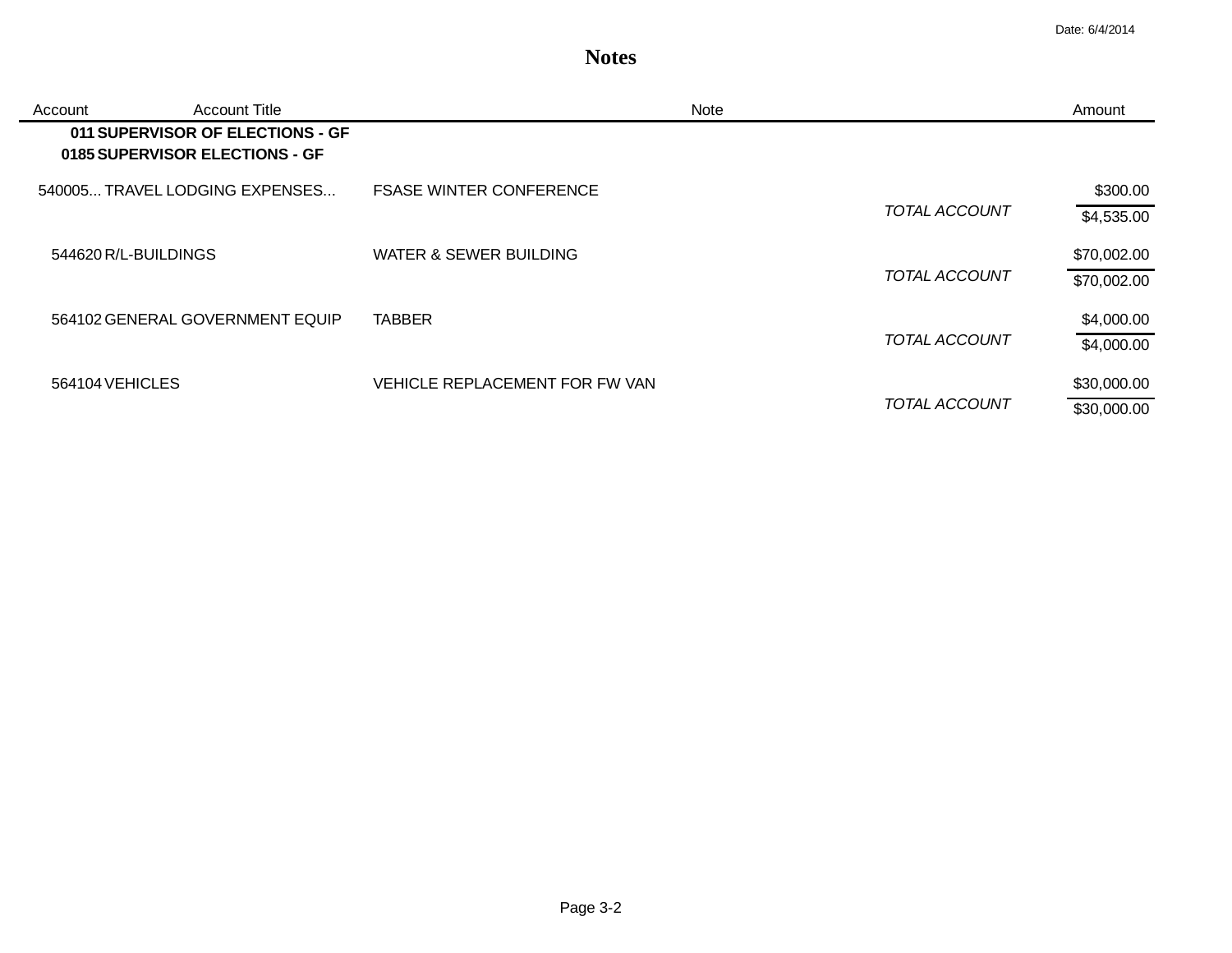## **Budget Expenditure Report - Department (Requested)** Date: 6/4/2014

2nd Prior Year1st Prior Year Current Year Current Year Base New %Account Title Actual Actual Original Budget 6 mos Actual Request Request +/- +/- **011 SUPERVISOR OF ELECTIONS - GF 0186 ELECTION EXPENSES - GF** 513010 SALARIES/WAGES-RELIEF 513020 SALARIES/WAGES-POLL WORKS 514010 OVERTIME \$4,939.21 \$107,743.00 \$0.00 \$3,220.24 \$73,780.00 \$0.00 \$6,474.00 \$63,110.00 \$50.00 \$0.00 \$0.00 \$0.00 \$4,236.00 \$77,730.00 \$50.00 \$0.00 \$0.00 \$0.00 (\$2,238.00) (34.6%) \$14,620.00 23.2% \$0.00 0.0% 521000 FICA TAXES \$377.80 \$246.29 \$200.00 \$0.00 \$200.00 \$0.00 \$0.00 0.0% 534500 CS-PERSONNEL \$88,824.74 \$83,581.97 \$91,233.00 \$8,250.00 \$95,894.00 \$0.00 \$4,661.00 5.1% *PERSONNEL SERVICES* \$113,060.01 \$77,246.53 \$69,834.00 \$0.00 \$82,216.00 \$0.00 \$12,382.00 17.7% 540001 TRAVEL IN-COUNTY \$1,028.43 \$865.48 \$1,000.00 \$58.80 \$1,000.00 \$0.00 \$0.00 0.0% 541010 COMMUNICATIONS SERVICE \$1,127.26 \$1,131.06 \$980.00 \$406.43 \$980.00 \$0.00 \$0.00 0.0% 542001 POSTAGE/FREIGHT CHARGES \$26,092.06 \$30,146.18 \$24,695.00 \$37.33 \$30,195.00 \$0.00 \$5,500.00 22.3% 544620 R/L-BUILDINGS \$5,365.00 \$3,625.00 \$5,400.00 \$0.00 \$5,400.00 \$0.00 \$0.00 0.0% 544640 R/L-EQUIPMENT \$6,015.26 \$2,262.73 \$4,200.00 \$0.00 \$4,200.00 \$0.00 \$0.00 0.0% 546640 RM-EQUIPMENT \$12,696.25 \$12,928.75 \$18,986.00 \$6,957.50 \$19,274.00 \$0.00 \$288.00 1.5% 546900 RM-TECHINCAL SUPT SERVICE \$15,445.74 \$16,804.27 \$18,700.00 \$9,570.14 \$18,700.00 \$0.00 \$0.00 0.0% 547001 BALLOT PRINTING \$62,398.45 \$74,144.41 \$43,880.00 \$2,628.83 \$44,460.00 \$0.00 \$580.00 1.3% 547002 PRINTING & BINDING \$11,446.28 \$19,576.91 \$28,861.00 \$0.65 \$19,634.00 \$0.00 (\$9,227.00) (32.0%) 549307 PUBLIC RELATIONS \$14,653.00 \$17,409.36 \$25,000.00 \$897.50 \$25,000.00 \$0.00 \$0.00 0.0% 549900 MISCELLANEOUS CHARGES \$5,465.16 \$1,583.29 \$5,850.00 \$319.48 \$5,250.00 \$0.00 (\$600.00) (10.3%) 549901 LEGAL ADVERTISING \$8,843.90 \$2,406.03 \$6,000.00 \$2,957.66 \$6,000.00 \$0.00 \$0.00 0.0% 551001 OFFICE SUPPLIES \$8,617.45 \$3,145.09 \$8,120.00 \$426.16 \$10,540.00 \$0.00 \$2,420.00 29.8% 552013 SIGN MATERIALS \$0.00 \$0.00 \$3,000.00 \$0.00 \$3,000.00 \$0.00 \$0.00 0.0% 552014 GASOLINE & SPECIAL FUELS \$0.00 \$0.00 \$100.00 \$0.00 \$100.00 \$0.00 \$0.00 0.0% 552800 COMPUTER SUPPLIES \$152.52 \$299.80 \$200.00 \$0.00 \$200.00 \$0.00 \$0.00 0.0% 552990 OTHER SUPPLIES \$3,271.12 \$201.80 \$2,900.00 \$0.00 \$2,900.00 \$0.00 \$0.00 0.0% *OPERATING EXPENSES* \$271,442.62 \$270,112.13 \$289,105.00 \$32,510.48 \$292,727.00 \$0.00 \$3,622.00 1.3% 564102 GENERAL GOVERNMENT EQUIP \$0.00 \$14,480.00 \$0.00 \$49,900.00 \$0.00 \$0.00 \$0.00 0.0% 564103 COMPUTER EQUIPMENT \$1,945.00 \$1,187.00 \$30,150.00 \$0.00 \$0.00 \$0.00 (\$30,150.00) (100.0%) *CAPITAL OUTLAY* \$1,945.00 \$15,667.00 \$30,150.00 \$49,900.00 \$0.00 \$0.00 (\$30,150.00) 100.0%) **TOTAL DEPARTMENT** \$386,447.63 \$363,025.66 \$389,089.00 \$82,410.48 \$374,943.00 \$0.00 (\$14,146.00) (3.6%)